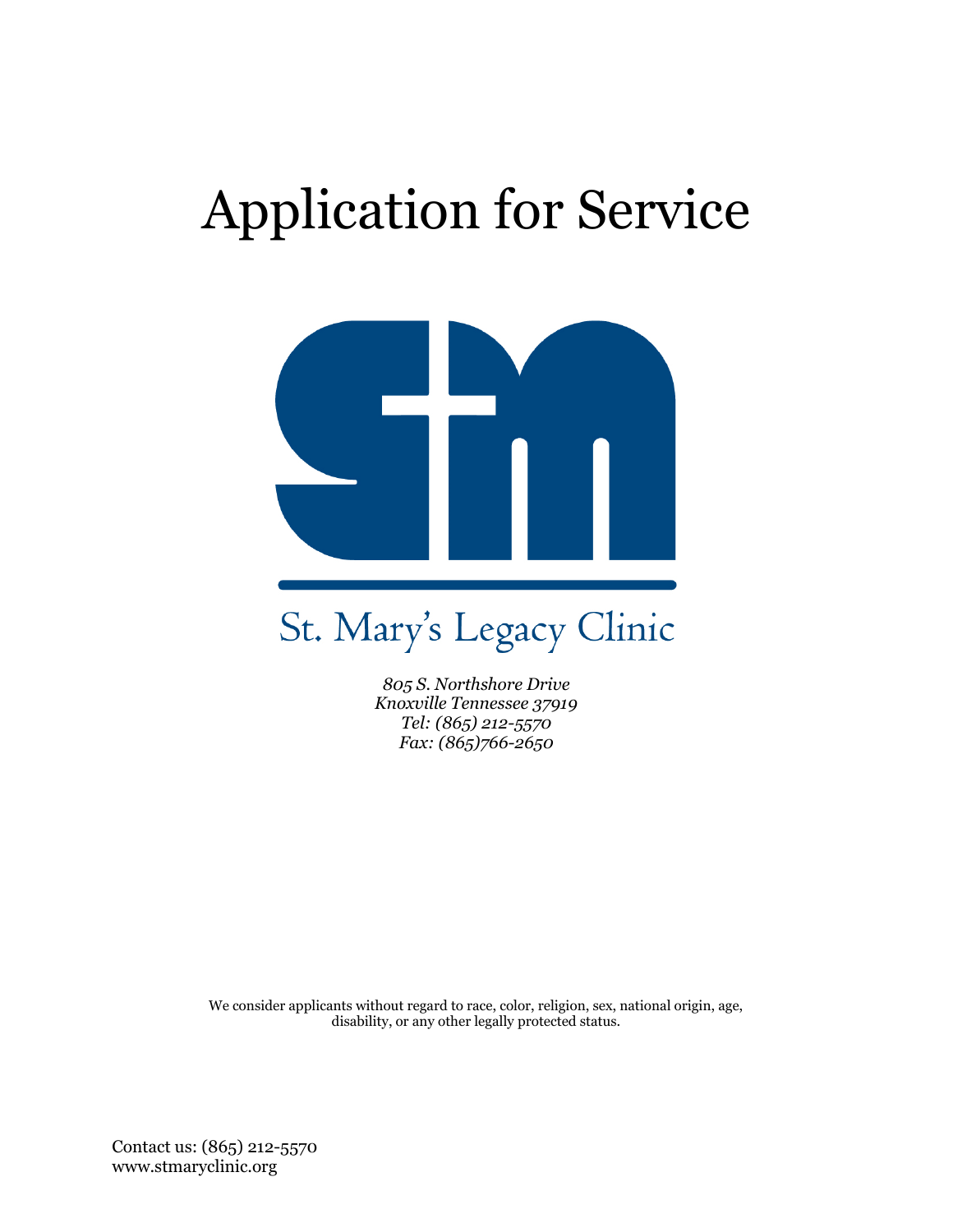

Dear Potential Volunteer of St. Mary's Legacy Clinic:

Thank you for your interest in volunteering with St. Mary's Legacy Clinic (SMLC)! We are grateful for your desire to help those most in need of healthcare in East Tennessee. The SMLC application packet contains the following:

- 1) Application Form with Acknowledgements
- 2) Emergency Contact Information
- 3) Fair Credit Act Disclosure Form
- 4) Confidentiality Agreement
- 5) Acknowledgement of Ethics Policy
- 6) Release and Indemnification Statement
- 7) Declining of Hepatitis B Vaccine
- 8) Healthcare Background and References

Please send all completed forms by email, mail, or fax to: Beth Ann Arrigo, RN St. Mary's Legacy Clinic – Nurse Manager 805 S. Northshore Drive Knoxville, TN 37919-7557 [info@dioknox.org](mailto:info@dioknox.org)

Additionally, please provide a **current CV, a copy of your medical license, and if available, a letter verifying hospital privileges**. If you do not have current hospital privileges, please run a **National Practitioner Data Bank Self Query** and send this report.

Because we are a ministry of the Catholic Church, all employees and volunteers must complete the safe environment training through CMG Connect. To register, please go to cmgconnect.org. CMG Connect also completes your background check (costs are covered by SMLC, so please click "Paid by Dioceses" when asked about payment).

If you have any questions throughout the application process and/or would like further instructions, please contact the SMLC office. During the SMLC small-group volunteer orientations, we discuss the Clinic mission and operations. To sign up for orientation, please call St. Mary's Legacy Clinic and ask for the Administrative Assistant or Nurse Manager.

Thank you for your interest in helping bring the healing ministry of Jesus to the most vulnerable of East Tennessee. We look forward to serving with you!

Respectfully,

St. Mary's Legacy Clinic Staff

Contact us: (865) 212-5570 www.stmaryclinic.org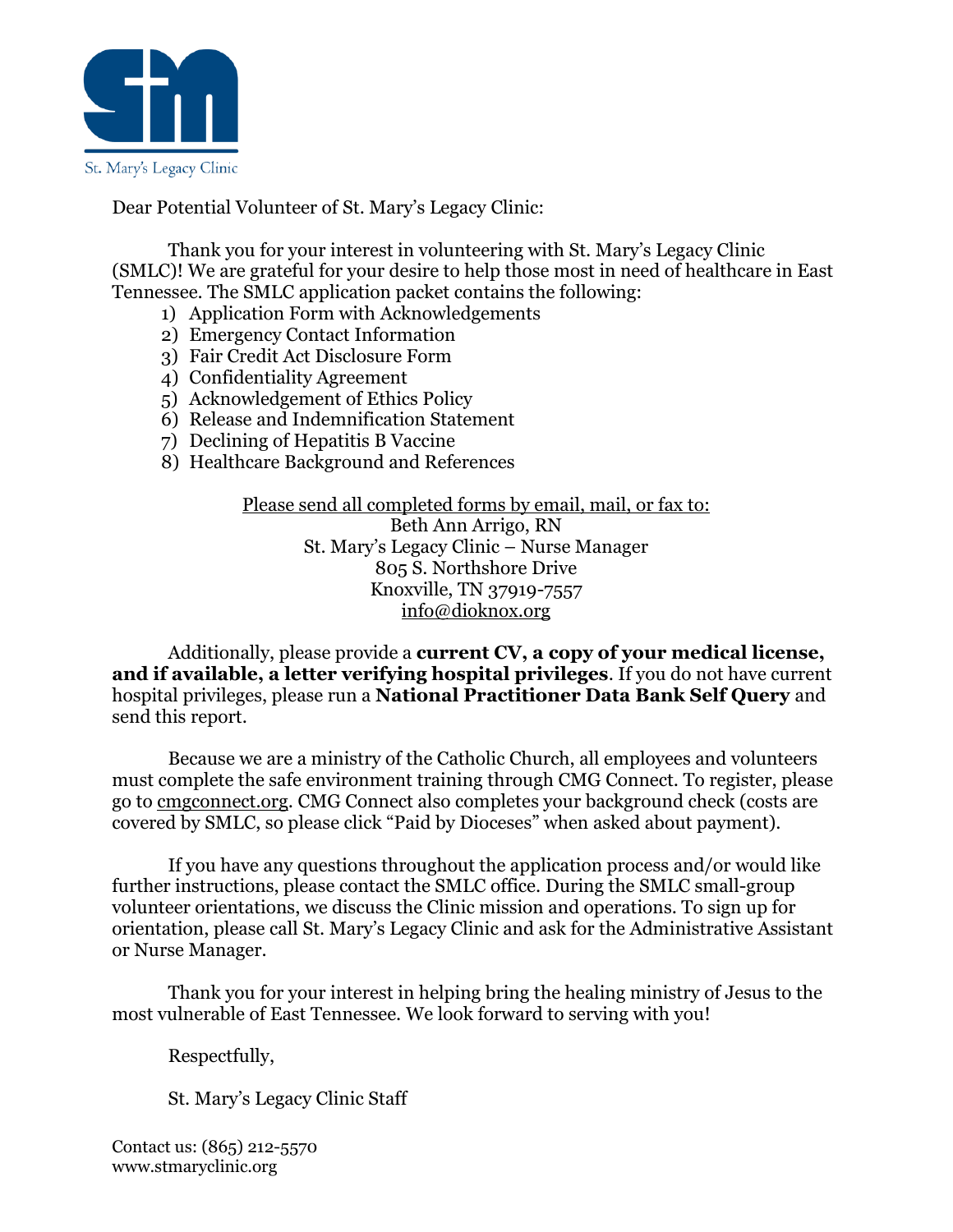

# **Volunteer Application**

| Applying for the following volunteer position(s):                                                                                                                                                                                                                                                                                                                                                                                                                                                                                                          |                   |
|------------------------------------------------------------------------------------------------------------------------------------------------------------------------------------------------------------------------------------------------------------------------------------------------------------------------------------------------------------------------------------------------------------------------------------------------------------------------------------------------------------------------------------------------------------|-------------------|
| $\begin{tabular}{ll} \textbf{D} \quad \text{Physical} \quad \textcolor{red}{\textbf{D}} \quad \textcolor{red}{\textbf{D}} \quad \textcolor{red}{\textbf{D}} \quad \textcolor{red}{\textbf{D}} \quad \textcolor{red}{\textbf{D}} \quad \textcolor{red}{\textbf{D}} \quad \textcolor{red}{\textbf{D}} \quad \textcolor{red}{\textbf{D}} \quad \textcolor{red}{\textbf{D}} \quad \textcolor{red}{\textbf{D}} \quad \textcolor{red}{\textbf{D}} \quad \textcolor{red}{\textbf{D}} \quad \textcolor{red}{\textbf{D}} \quad \textcolor{red}{\textbf{D}} \quad \$ | Area of Specialty |
| Nurse<br>❏<br>Area of Specialty                                                                                                                                                                                                                                                                                                                                                                                                                                                                                                                            |                   |
|                                                                                                                                                                                                                                                                                                                                                                                                                                                                                                                                                            |                   |
| Driver (requires Class B CDL with airbrakes)<br>⊔                                                                                                                                                                                                                                                                                                                                                                                                                                                                                                          |                   |
| Translator<br>❏                                                                                                                                                                                                                                                                                                                                                                                                                                                                                                                                            |                   |
| <b>Patient Registration</b><br>❏                                                                                                                                                                                                                                                                                                                                                                                                                                                                                                                           |                   |
| Hospitality<br>❏                                                                                                                                                                                                                                                                                                                                                                                                                                                                                                                                           |                   |
| <b>Office Assistant</b><br>□                                                                                                                                                                                                                                                                                                                                                                                                                                                                                                                               |                   |
| <b>Fundraising/Special Events</b><br>$\Box$                                                                                                                                                                                                                                                                                                                                                                                                                                                                                                                |                   |
| $\Box$                                                                                                                                                                                                                                                                                                                                                                                                                                                                                                                                                     |                   |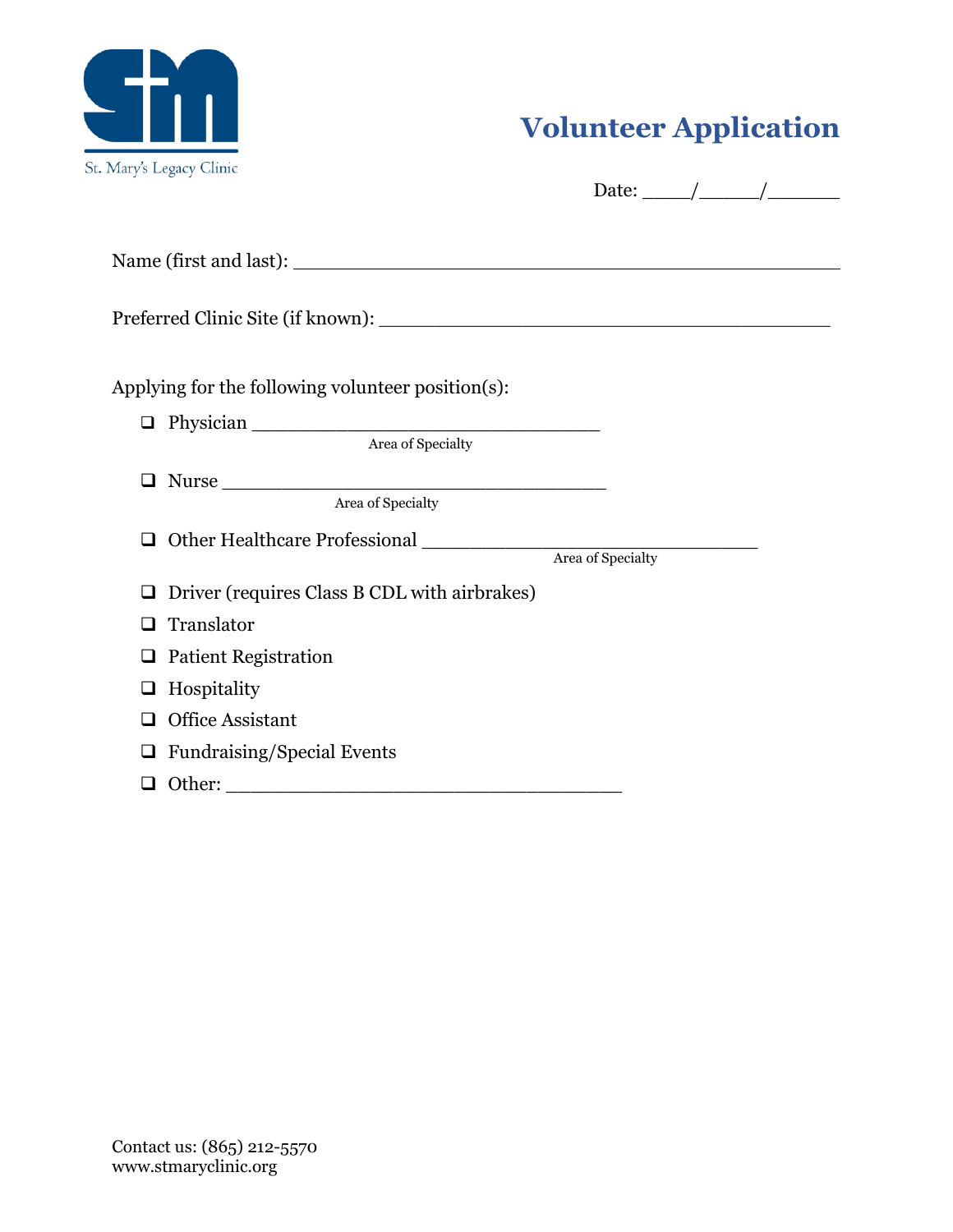

# **Volunteer Application**

| <b>First Name</b>                                                                                                                  | <b>Middle Name</b>                                                           | Last Name         |                                                             | <b>Highest education</b><br>level achieved |
|------------------------------------------------------------------------------------------------------------------------------------|------------------------------------------------------------------------------|-------------------|-------------------------------------------------------------|--------------------------------------------|
| Address                                                                                                                            | City                                                                         |                   | State                                                       | Zip                                        |
| Date of Birth                                                                                                                      | <b>Cell Phone</b>                                                            | <b>Home Phone</b> | Email                                                       |                                            |
| Current volunteer work and/or employer:                                                                                            |                                                                              |                   | Language(s) spoken:                                         |                                            |
| Other pertinent/relevant trainings or experiences:                                                                                 |                                                                              |                   |                                                             |                                            |
| Do you have any physical limitations or medical problems that might restrict your volunteer activities?<br>If yes, please explain. |                                                                              |                   |                                                             | Yes<br>N <sub>0</sub>                      |
| How far from home are you willing to travel to a Clinic site? Are there specific Counties to which you are willing to go?          |                                                                              |                   |                                                             |                                            |
| Which day(s) work best for you<br>to volunteer?                                                                                    | How often would you be able to<br>volunteer?                                 |                   | If necessary, would you be able<br>to work on short notice? |                                            |
| Monday<br>⊔<br>Tuesday<br>$\Box$<br>Wednesday<br>❏<br>Thursday<br>⊔<br>Friday<br>Saturday                                          | $\Box$ Once a week<br>$\Box$ Twice monthly<br>$\Box$ Monthly<br>$\Box$ Other |                   | Yes<br>If yes, how much notice would<br>you need? _         | N <sub>0</sub>                             |

*\*\*With your application, please include a copy of your current CPR certification (if applicable). CPR recertification may available if/when needed.*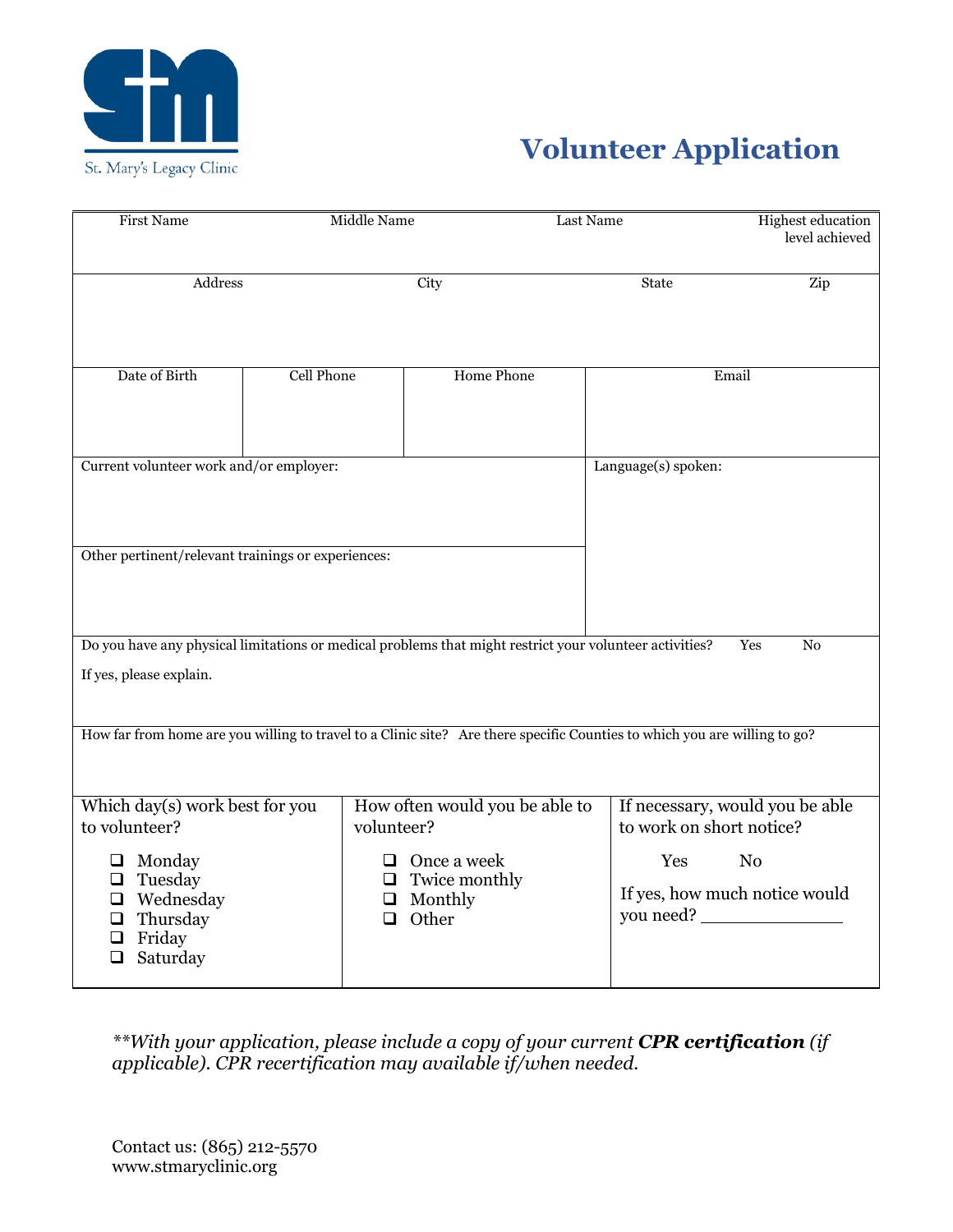

# Acknowledgements

- I certify that all entries on this application are true, and I consent to references being contacted regarding this application.
- I acknowledge that I must comply with the Diocese of Knoxville's Safe Environment program, which includes:
	- o A basic background check every 5 years;
	- o Completion of the online *Safe Haven - Safe Environment* through CMG Connect; and
	- o Reading and signing the diocesan sexual misconduct policy through CMG Connect.

If applying to be a clinic driver, additional background checks may be required.

- Depending on my position, I may be asked to provide copies of:
	- o Current professional license\*;

\_\_\_\_\_\_\_\_\_\_\_\_\_\_\_\_\_\_\_\_\_\_\_\_\_\_\_\_\_\_\_\_\_\_\_\_\_\_\_\_\_\_\_\_\_\_\_\_\_\_\_\_\_\_\_\_\_\_\_\_ Signature Date

### Printed Name

*\*Retired professionals who do not maintain a full active license may be able to obtain a special volunteer license. Please check with your state licensing board for an application.* 

\_\_\_\_\_\_\_\_\_\_\_\_\_\_\_\_\_\_\_\_\_\_\_\_\_\_\_\_\_\_\_\_\_\_\_\_\_\_\_\_\_\_\_\_\_\_\_\_\_\_\_\_\_\_\_\_\_\_\_\_

#### **ALL CURRENTLY LICENSED HEALTH CARE PROFESSIONALS:**

• My professional health care license has not been suspended or revoked in any State or Territory of the United States.

\_\_\_\_\_\_\_\_\_\_\_\_\_\_\_\_\_\_\_\_\_\_\_\_\_\_\_\_\_\_\_\_\_\_\_\_\_\_\_\_\_\_\_\_\_\_\_\_\_\_\_\_\_\_\_\_\_\_\_\_

#### Signature Date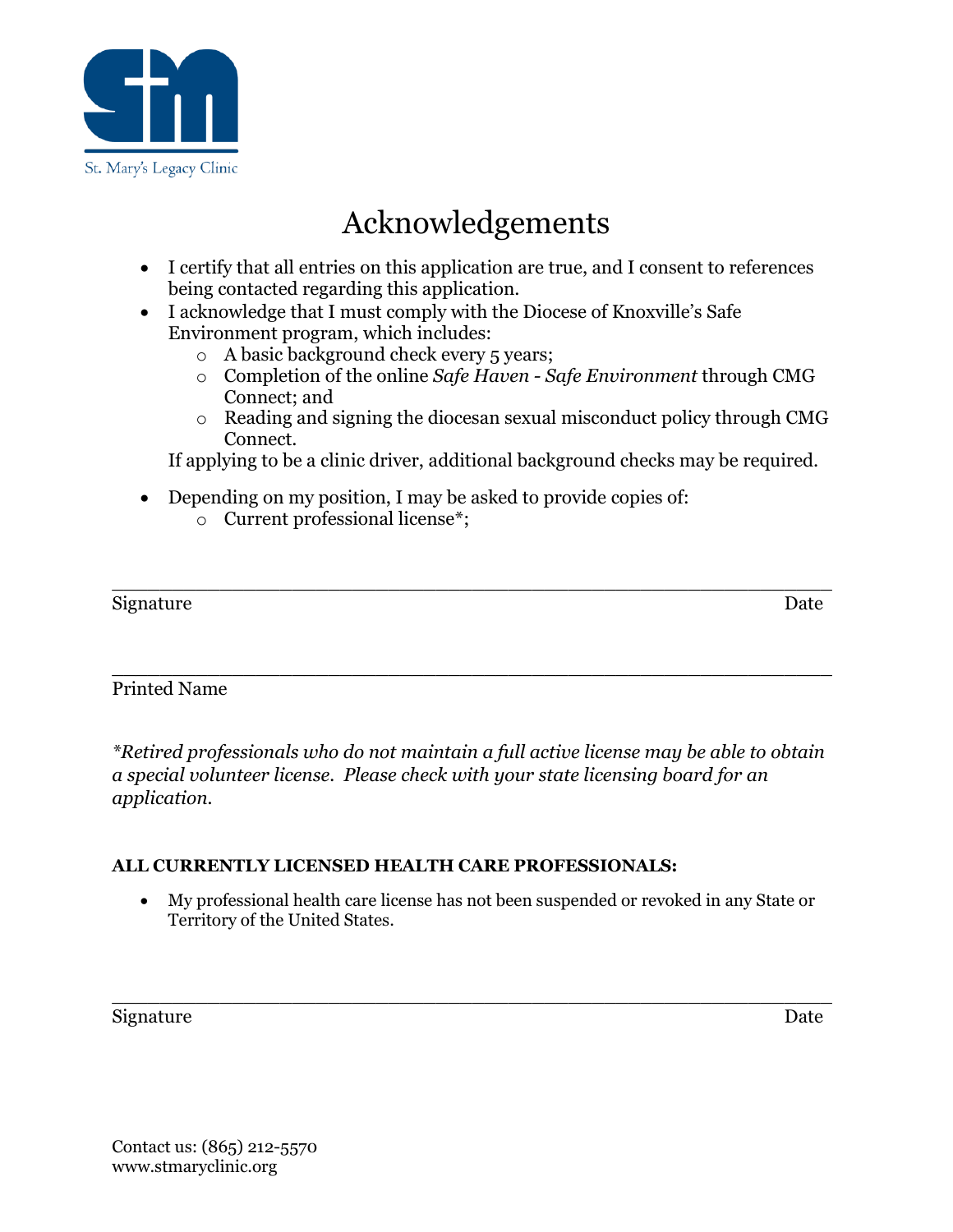

## **Emergency Contact Information**

Volunteer Name (first and last):

*Please list two persons whom we may contact in case of emergency:*

| Relation to volunteer: |
|------------------------|
|                        |
|                        |
|                        |
|                        |
|                        |
|                        |
|                        |

Email address: \_\_\_\_\_\_\_\_\_\_\_\_\_\_\_\_\_\_\_\_\_\_\_\_\_\_\_\_\_\_\_\_\_\_\_\_\_\_\_\_\_\_\_\_\_\_\_\_\_\_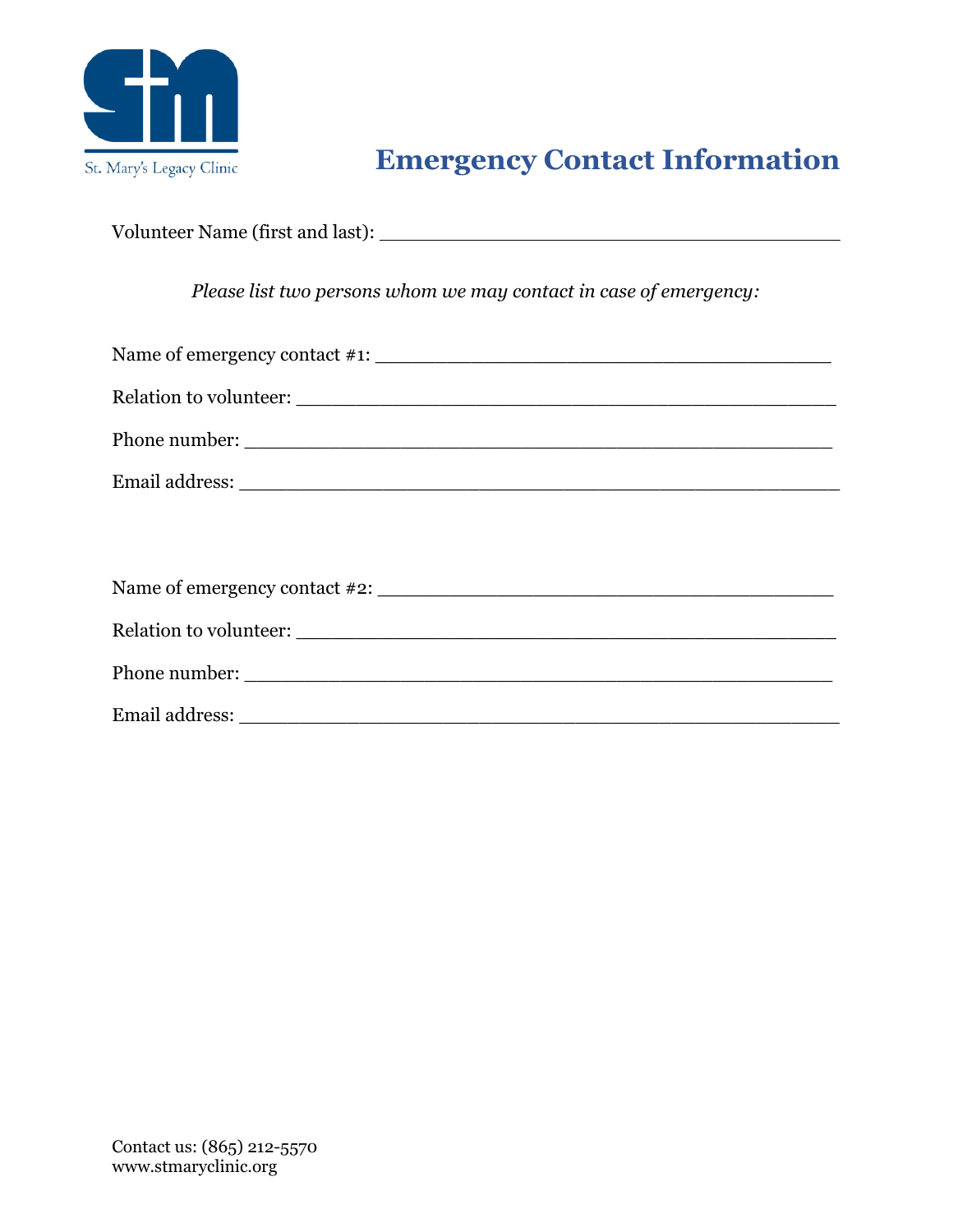

## Fair Credit Reporting Act Disclosure Regarding Consumer Reports and Investigative Consumer Reports

#### THIS FORM IS NOT A CONSENT FOR A BACKGROUND OR CREDIT CHECK. IT IS FOR INFORMATIONAL AND DISCLOSURE PURPOSES ONLY.

When St. Mary's Legacy Clinic ("the Clinic") is

- considering your application for employment;
- making a decision whether to offer you employment;
- deciding whether to continue your employment (if you are hired) or volunteer service (if accepted); and
- making other employment-related decisions directly affecting you,

you will be required to consent to a background check. Background checks are called "consumer reports" or "investigative consumer reports" in the Fair Credit Reporting Act ("FCRA"), which dictates how consumer reports and investigative consumer reports can be used. As an applicant for employment or for volunteering, or an employee of the Clinic, you are a "consumer" with rights under the FCRA. As a user of consumer reports, the Clinic is required to provide you this disclosure form.

A "consumer report" is any written, oral, or other communication of any information by a "consumer reporting agency" bearing on a consumer's credit worthiness, credit standing, credit capacity, character, general reputation, personal characteristics or mode of living which is used or collected for the purpose of serving as a factor in establishing the consumer's eligibility or continued eligibility for employment purposes. An "investigative consumer report" may include information as to your character, general reputation, personal characteristics, and mode of living, which may be obtained by contacting your previous employers and/or references, associates, or others. Before the Clinic runs any consumer report or investigative consumer report, you will be asked to sign a separate authorization and consent form, which will provide a listing of the specific background screens which may be performed (e.g., criminal background checks, credit checks for positions with access to money or other personal property, etc.).

If the Clinic obtains a report on you, and if it considers any information in the report when making an employment or volunteer-related decision that directly and adversely affects you, you will be provided with a copy of the report before the decision is finalized. You may also contact the Consumer Financial Protection Bureau about your rights under the FCRA as a "consumer" with regard to "consumer reports" and "consumer reporting agencies."

You have the right to request, in writing within a reasonable time, that we make a complete and accurate disclosure of the nature and scope of the information requested. Such disclosure will be made to you within 5 days of the date on which we receive the request from you or within 5 days of the time the report was first requested, whichever is later.

Please sign below to confirm that you received, read, and understood the terms of this Disclosure Form.

 $\_$  , and the set of the set of the set of the set of the set of the set of the set of the set of the set of the set of the set of the set of the set of the set of the set of the set of the set of the set of the set of th

 $\_$  , and the set of the set of the set of the set of the set of the set of the set of the set of the set of the set of the set of the set of the set of the set of the set of the set of the set of the set of the set of th

Applicant's Name (print)

Signature Date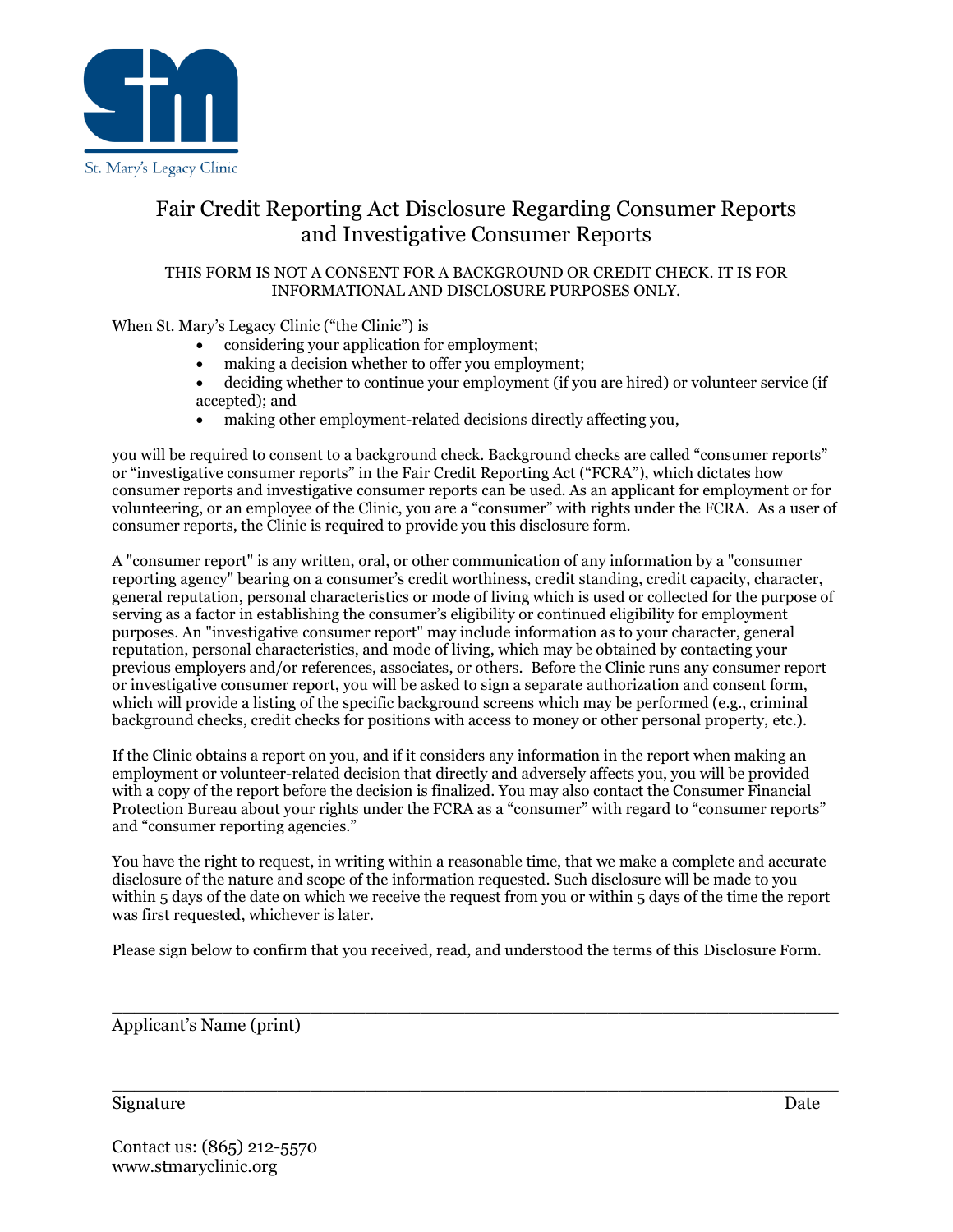

## ST. MARY'S LEGACY CLINIC

## CONFIDENTIALITY AGREEMENT

I, \_\_\_\_\_\_\_\_\_\_\_\_\_\_\_\_\_\_\_\_\_\_\_\_\_\_\_\_\_\_\_\_\_\_\_\_\_, as a professional or general volunteer working at the St. Mary's Legacy Clinic shall maintain the privacy and confidentiality of all information relating to patients of the clinic. I shall not disclose patient information to any third party other than St. Mary's Legacy Clinic, including a volunteer participating in the clinic that does not have a need to know the patient information. I shall not use patient information for any purpose other than patient follow-up and evaluation, and after complying with the obligations set out, shall not retain any patient information, except that which is needed for clinic records, for patient registration, or follow-up care.

| Signature | Date |
|-----------|------|
|           |      |
|           |      |

Witness Date

\_\_\_\_\_\_\_\_\_\_\_\_\_\_\_\_\_\_\_\_\_\_\_\_\_\_\_\_\_\_\_\_\_\_\_\_\_\_\_\_\_\_\_\_\_\_\_\_\_\_\_\_\_\_\_\_\_\_\_\_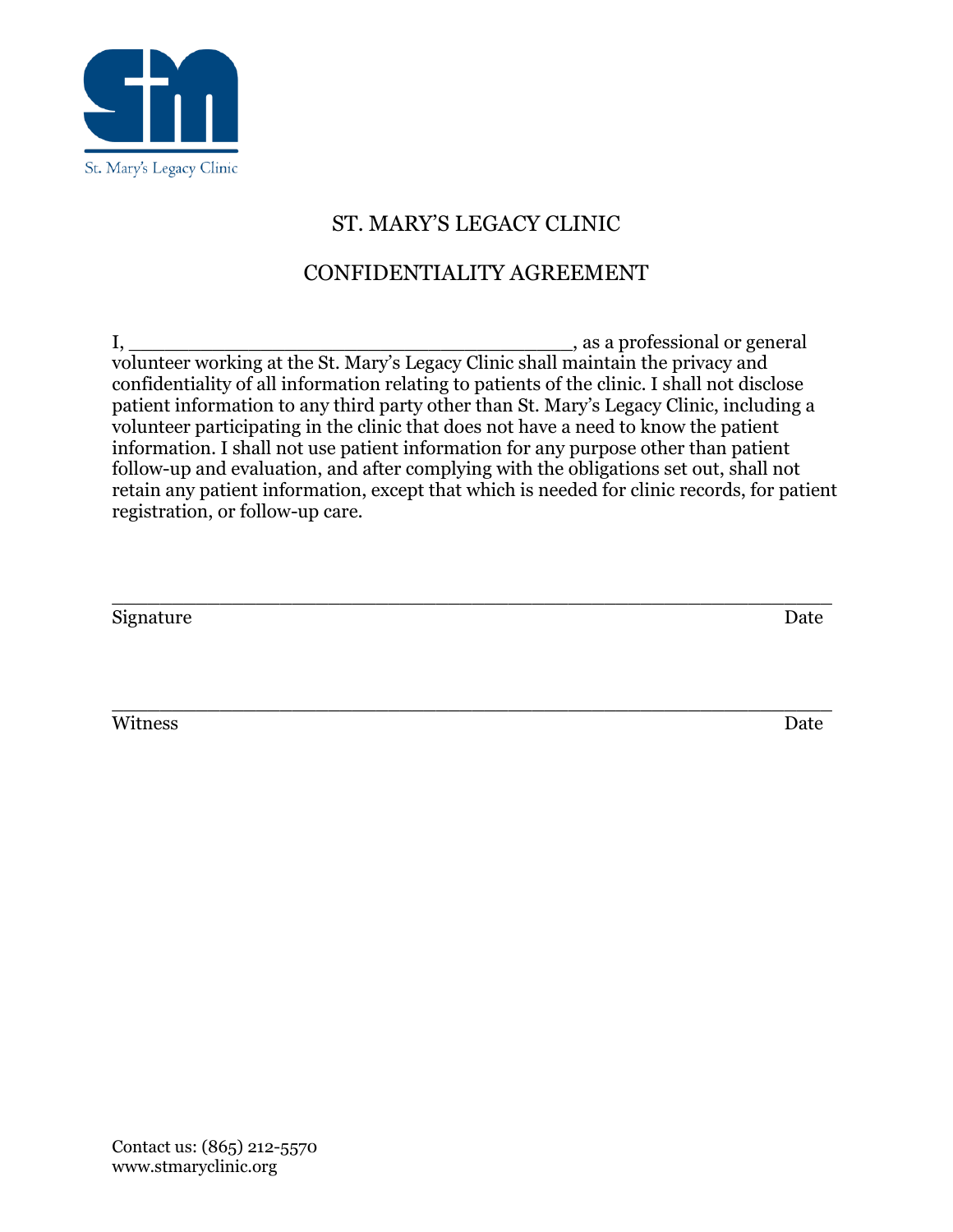

St. Mary's Legacy Clinic

Acknowledgement of Ethics Training and Policy

1. I acknowledge that St. Mary's Legacy Clinic has adopted the Ethical & Religious Directives (ERD's) for Catholic Healthcare Services, 5th ed (or most current edition) as promulgated by the United States Conference of Catholic Bishops and that I have received training on these Directives.

2. I further acknowledge that I will conform my practice within the Clinic to the Ethical and Religious Directives and to the appropriate moral teachings of the Catholic Church.

\_\_\_\_\_\_\_\_\_\_\_\_\_\_\_\_\_\_\_\_\_\_\_\_\_\_\_\_\_\_\_\_\_\_\_\_\_\_\_\_\_\_\_\_\_\_\_\_\_\_\_\_\_\_\_\_\_\_\_\_

Signature Date

\_\_\_\_\_\_\_\_\_\_\_\_\_\_\_\_\_\_\_\_\_\_\_\_\_\_\_\_\_\_\_\_\_\_\_\_\_\_\_\_\_\_\_\_\_\_\_\_\_\_\_\_\_\_\_\_\_\_\_\_ Print Name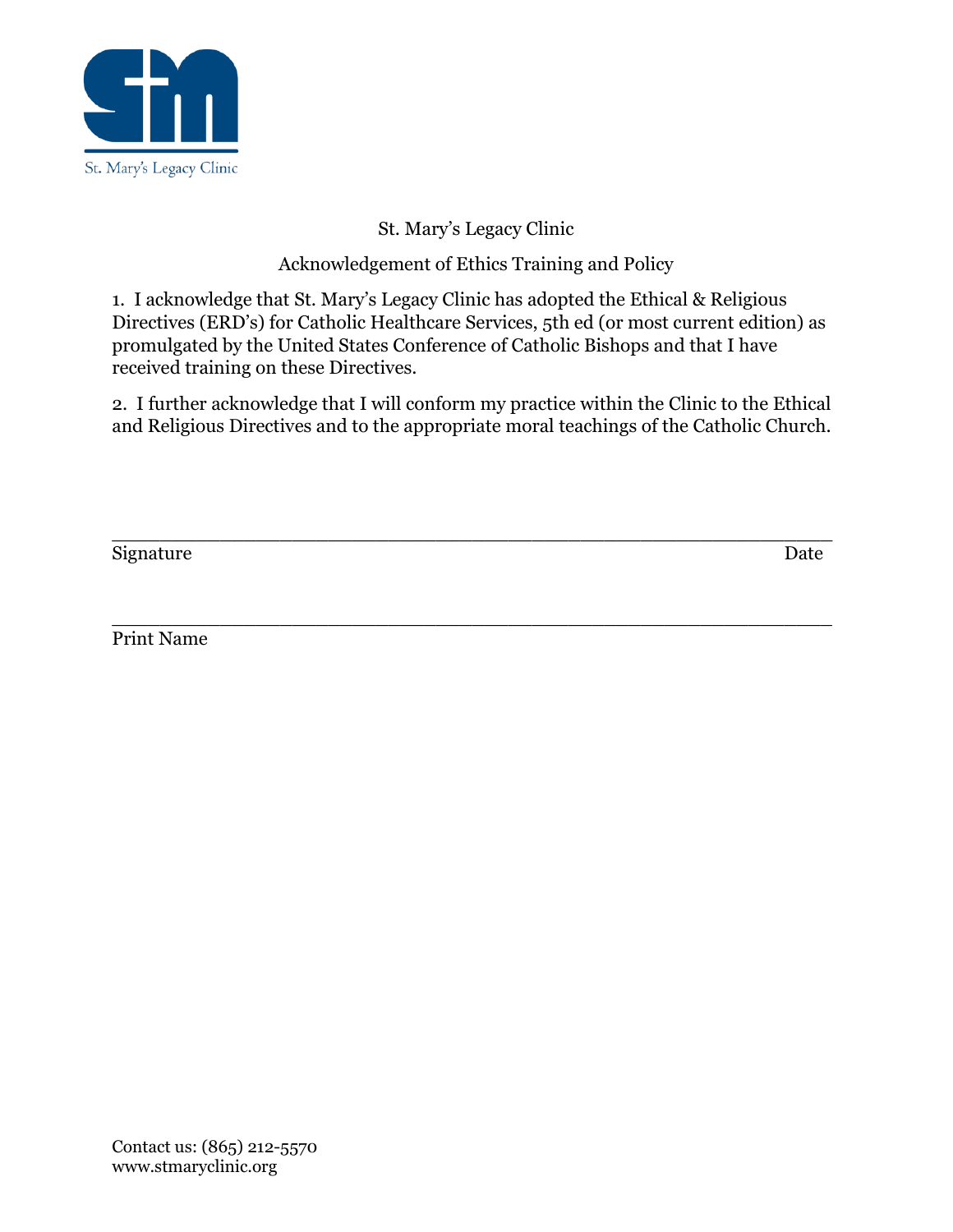

## St. Mary's Legacy Clinic

## RELEASE AND INDEMNIFICATION STATEMENT

I hereby release and indemnify St. Mary's Legacy Clinic, a non-profit organization, and all its respective officers, directors, agents, contractors, successors, and assigns, any claim for bodily injury or death or for property loss or damage incurred by me in connection with St. Mary's Legacy Clinic or related activities including those resulting from negligence.

| Signature         | Date |
|-------------------|------|
|                   |      |
| Print Name        |      |
|                   |      |
|                   |      |
|                   |      |
| Witness Signature | Date |

\_\_\_\_\_\_\_\_\_\_\_\_\_\_\_\_\_\_\_\_\_\_\_\_\_\_\_\_\_\_\_\_\_\_\_\_\_\_\_\_\_\_\_\_\_\_\_\_\_\_\_\_\_\_\_\_\_\_\_\_

\_\_\_\_\_\_\_\_\_\_\_\_\_\_\_\_\_\_\_\_\_\_\_\_\_\_\_\_\_\_\_\_\_\_\_\_\_\_\_\_\_\_\_\_\_\_\_\_\_\_\_\_\_\_\_\_\_\_\_\_ Witness Print Name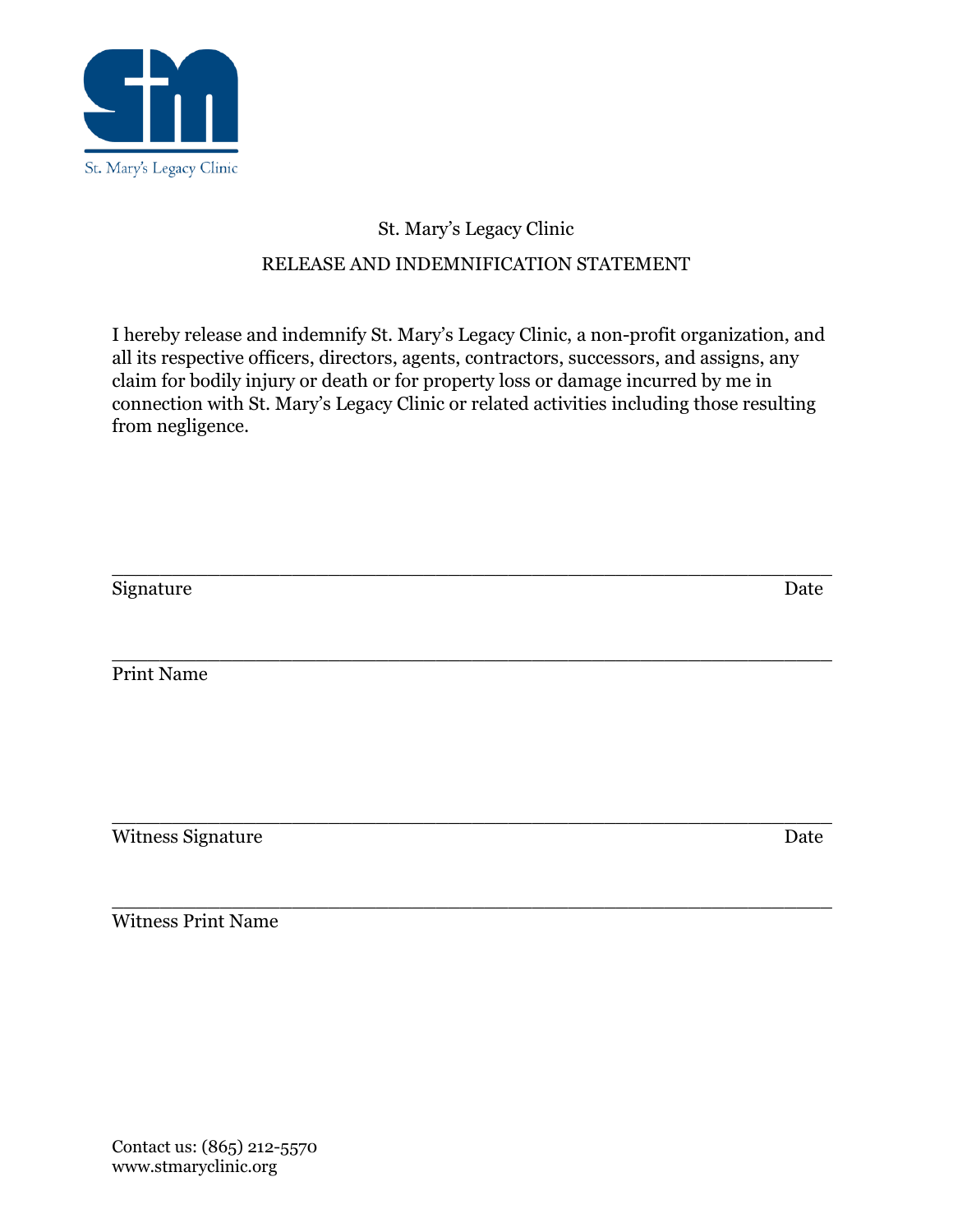

St. Mary's Legacy Clinic

## DECLINING OF HEPATITIS B VACCINE

## (MANDATORY FOR PROFESSIONALS)

I fully understand that I am volunteering at my own risk and that due to my occupational/other possible exposure to blood or other potential infectious materials, I may be at risk of acquiring Hepatitis B virus (HBV) infection or other blood borne pathogens. I agree that if exposed to blood borne pathogens or other potentially infectious materials during clinic visits, I will follow the guidelines recommended by the Centers for Disease Control regarding post exposure treatment. I understand that failure to follow the guidelines in the event of an exposure during the course of work significantly increases my chances of infection.

Please sign one below:

*I have received the vaccination for Hepatitis B*

#### \_\_\_\_\_\_\_\_\_\_\_\_\_\_\_\_\_\_\_\_\_\_\_\_\_\_\_\_\_\_\_\_\_\_\_\_\_\_\_\_\_\_\_\_\_\_\_\_\_\_\_\_\_\_\_\_\_\_\_\_ Signature Date

*I have not received the vaccination for Hepatitis B and I hereby waive having this vaccination of my own free will. I understand if I do not have the HBV vaccination, I can be at risk of acquiring Hepatitis B, a serious disease. If, in the future, I want to be vaccinated with the Hepatitis B vaccine, I can acquire the vaccination at my own expense and understand that my immunization series should be completed at least 6 months before I plan to volunteer.*

\_\_\_\_\_\_\_\_\_\_\_\_\_\_\_\_\_\_\_\_\_\_\_\_\_\_\_\_\_\_\_\_\_\_\_\_\_\_\_\_\_\_\_\_\_\_\_\_\_\_\_\_\_\_\_\_\_\_\_\_

\_\_\_\_\_\_\_\_\_\_\_\_\_\_\_\_\_\_\_\_\_\_\_\_\_\_\_\_\_\_\_\_\_\_\_\_\_\_\_\_\_\_\_\_\_\_\_\_\_\_\_\_\_\_\_\_\_\_\_\_ Signature Date

Witness Signature Date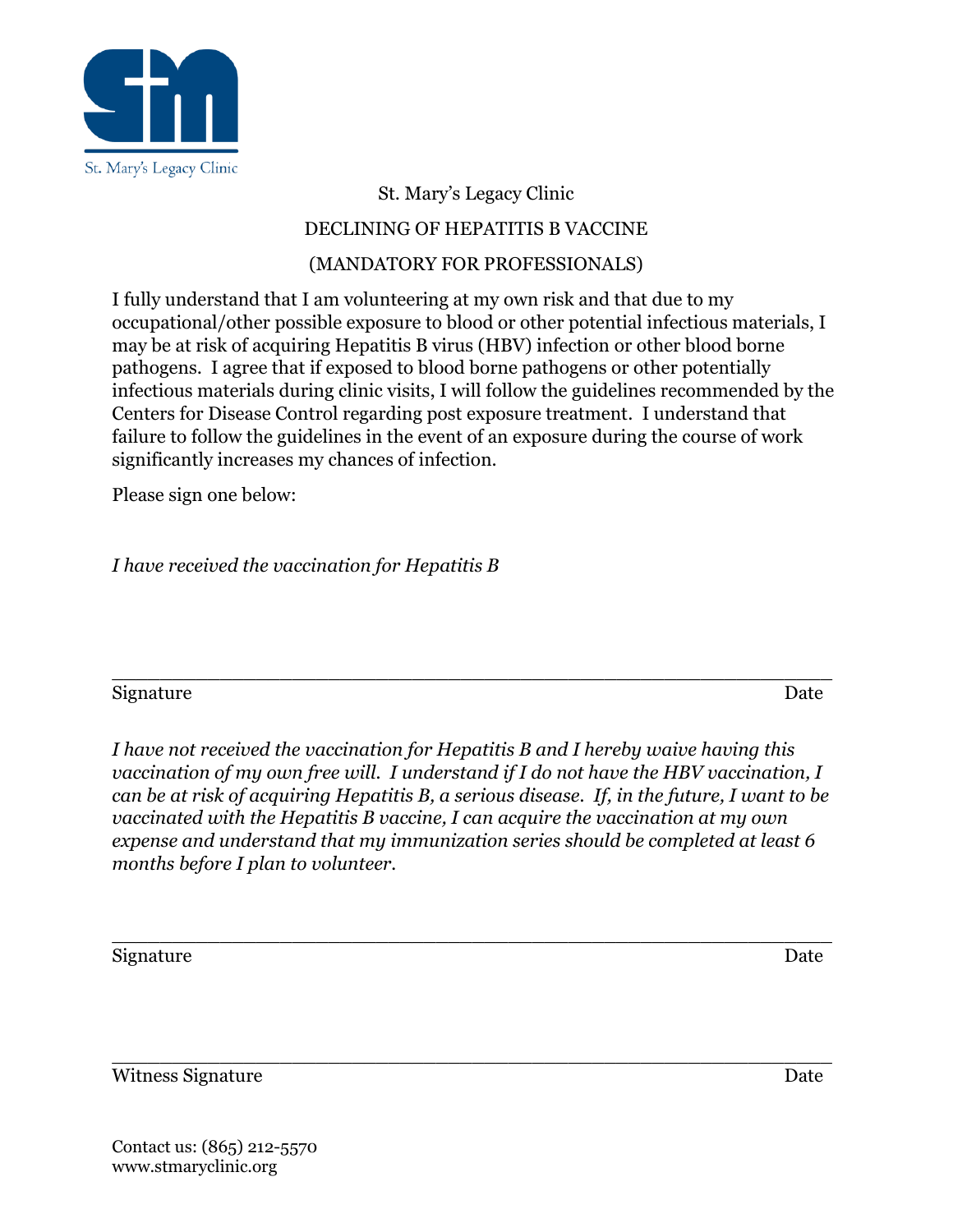

# *Previous or Current*

# *Hospitals and/or Clinics in which you have worked (***clinical volunteers only***):*

| Please provide the name(s) of the hospital(s) and/or clinic(s) at which<br>you have worked in the last five years. |       |
|--------------------------------------------------------------------------------------------------------------------|-------|
| Name of hospital or clinic                                                                                         |       |
| City, State                                                                                                        | Dates |
| Name of hospital or clinic                                                                                         |       |
| City, State                                                                                                        | Dates |

| Please provide the name(s) of the hospital(s) and/or clinic(s) at which<br>you have worked in the last five years. |       |  |
|--------------------------------------------------------------------------------------------------------------------|-------|--|
| Name of hospital or clinic                                                                                         |       |  |
| City, State                                                                                                        | Dates |  |
| Name of hospital or clinic                                                                                         |       |  |
| City, State                                                                                                        | Dates |  |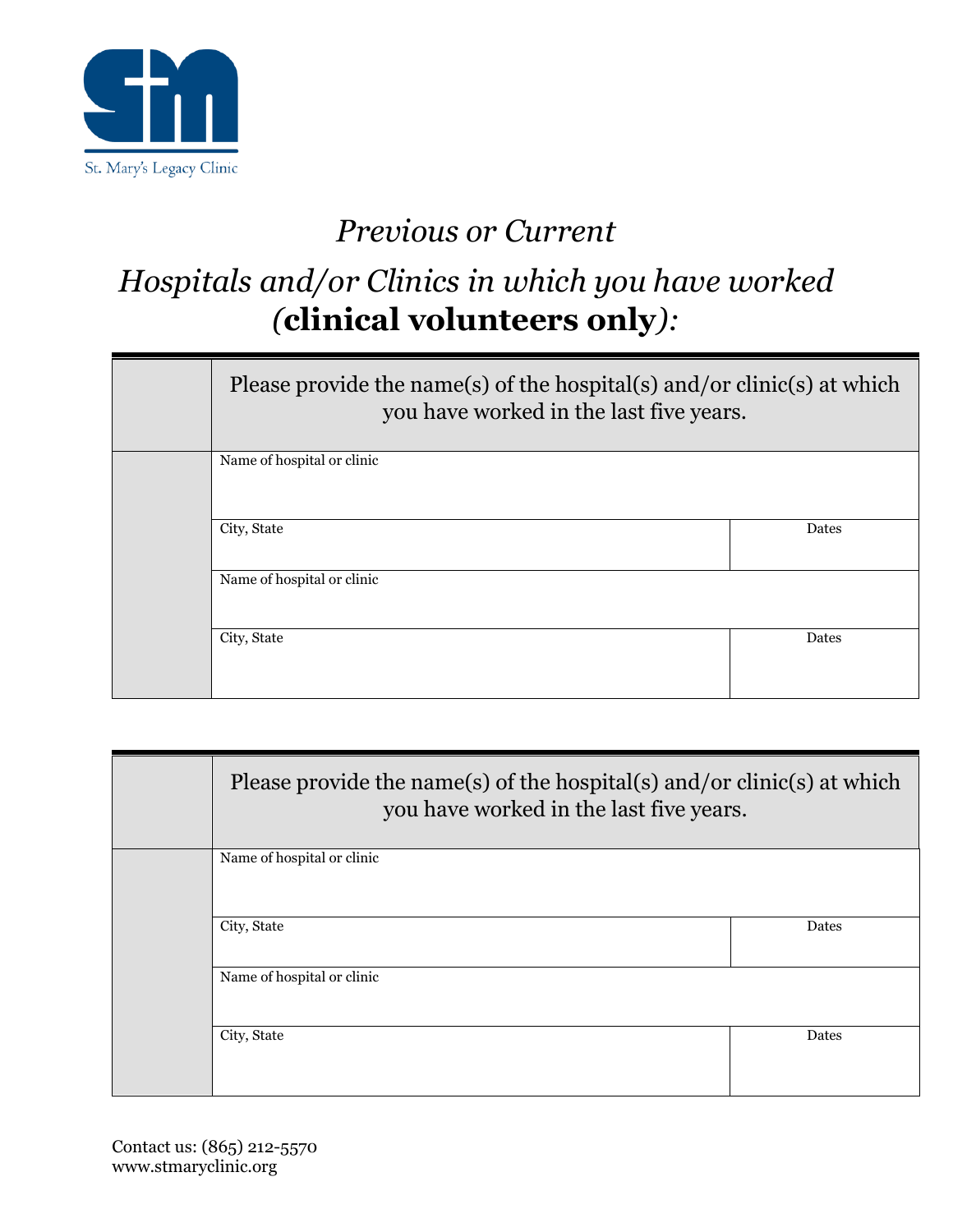

# *ProfessionalReferences*

## Please include only non-family members for professional references (this portion for *medical provider volunteers only*).

**\_\_\_\_\_\_\_\_\_\_\_\_\_\_\_\_\_\_\_\_\_\_\_\_\_\_\_\_\_\_\_\_\_\_\_\_\_\_\_\_\_\_\_\_\_\_\_\_\_\_\_\_\_\_\_\_\_\_\_\_**

**\_\_\_\_\_\_\_\_\_\_\_\_\_\_\_\_\_\_\_\_\_\_\_\_\_\_\_\_\_\_\_\_\_\_\_\_\_\_\_\_\_\_\_\_\_\_\_\_\_\_\_\_\_\_\_\_\_\_\_\_**

**\_\_\_\_\_\_\_\_\_\_\_\_\_\_\_\_\_\_\_\_\_\_\_\_\_\_\_\_\_\_\_\_\_\_\_\_\_\_\_\_\_\_\_\_\_\_\_\_\_\_\_\_\_\_\_\_\_\_\_\_**

**\_\_\_\_\_\_\_\_\_\_\_\_\_\_\_\_\_\_\_\_\_\_\_\_\_\_\_\_\_\_\_\_\_\_\_\_\_\_\_\_\_\_\_\_\_\_\_\_\_\_\_\_\_\_\_\_\_\_\_\_**

**\_\_\_\_\_\_\_\_\_\_\_\_\_\_\_\_\_\_\_\_\_\_\_\_\_\_\_\_\_\_\_\_\_\_\_\_\_\_\_\_\_\_\_\_\_\_\_\_\_\_\_\_\_\_\_\_\_\_\_\_**

**\_\_\_\_\_\_\_\_\_\_\_\_\_\_\_\_\_\_\_\_\_\_\_\_\_\_\_\_\_\_\_\_\_\_\_\_\_\_\_\_\_\_\_\_\_\_\_\_\_\_\_\_\_\_\_\_\_\_\_\_**

**\_\_\_\_\_\_\_\_\_\_\_\_\_\_\_\_\_\_\_\_\_\_\_\_\_\_\_\_\_\_\_\_\_\_\_\_\_\_\_\_\_\_\_\_\_\_\_\_\_\_\_\_\_\_\_\_\_\_\_\_**

**\_\_\_\_\_\_\_\_\_\_\_\_\_\_\_\_\_\_\_\_\_\_\_\_\_\_\_\_\_\_\_\_\_\_\_\_\_\_\_\_\_\_\_\_\_\_\_\_\_\_\_\_\_\_\_\_\_\_\_\_**

**\_\_\_\_\_\_\_\_\_\_\_\_\_\_\_\_\_\_\_\_\_\_\_\_\_\_\_\_\_\_\_\_\_\_\_\_\_\_\_\_\_\_\_\_\_\_\_\_\_\_\_\_\_\_\_\_\_\_\_\_**

Applicant Name: \_\_\_\_\_\_\_\_\_\_\_\_\_\_\_\_\_\_\_\_\_\_\_\_\_\_\_\_\_\_\_\_\_\_\_\_\_\_\_

1) Reference Name and Relationship to Applicant

Phone Number

2) Reference Name and Relationship to Applicant

Phone Number

#### **FOR OFFICE USE ONLY:**

Contact us: (865) 212-5570 www.stmaryclinic.org